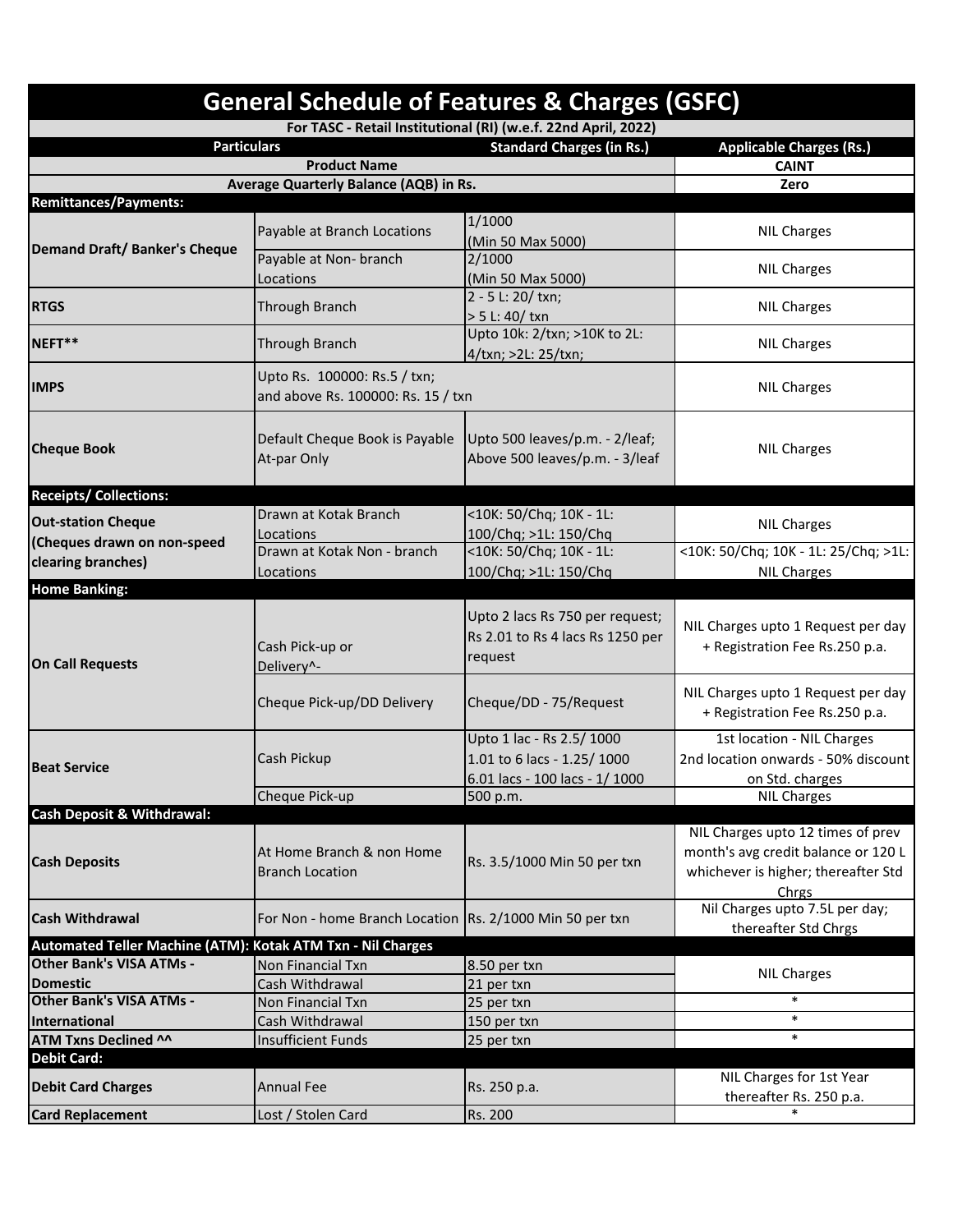| <b>Particulars</b>                                             |                                        | <b>Standard Charges (in Rs.)</b> | <b>Applicable Charges (Rs.)</b> |  |  |  |
|----------------------------------------------------------------|----------------------------------------|----------------------------------|---------------------------------|--|--|--|
| <b>Other Charges:</b>                                          |                                        |                                  |                                 |  |  |  |
| <b>Account Related</b>                                         |                                        |                                  |                                 |  |  |  |
|                                                                | Non maintenance charges per<br>quarter | If AQB < 50% of the required     |                                 |  |  |  |
|                                                                |                                        | Product AQB                      | Nil Charges                     |  |  |  |
| <b>AQB Non - maintenance &lt;&gt;</b>                          |                                        | If AQB >=50% but < 100% of the   |                                 |  |  |  |
|                                                                |                                        | required Product AQB             | Nil Charges                     |  |  |  |
|                                                                |                                        |                                  | < 30 days and > 181 days - Nil  |  |  |  |
| <b>Account Closure Charges</b>                                 |                                        | <b>Customer Indused Closure</b>  | charges;                        |  |  |  |
|                                                                |                                        |                                  | 31 - 181 days - Rs 600          |  |  |  |
| <b>Cheque Returns &lt;&gt;</b>                                 |                                        |                                  |                                 |  |  |  |
| <b>Cheques Deposited &amp; Returned</b>                        |                                        |                                  | Nil charges upto 10 p.m.;       |  |  |  |
| (Outward)                                                      | Local & Out-station                    | Rs. 100 per Cheque               | thereafter Std Charges          |  |  |  |
| <b>Cheques Issued and Returned</b>                             |                                        |                                  |                                 |  |  |  |
| (Inward) &                                                     | <b>Financial Reasons</b>               | Rs. 500/instance                 |                                 |  |  |  |
| <b>ECS returns</b>                                             |                                        |                                  |                                 |  |  |  |
| <b>SMS Alerts &amp; Updates</b>                                |                                        |                                  |                                 |  |  |  |
|                                                                |                                        | SMS - Rs. 0.50 per SMS           |                                 |  |  |  |
| Balance (Daily/Weekly), Txn & Value Added Alerts               |                                        | Email - Nil charges              | <b>NIL Charges</b>              |  |  |  |
| <b>Charges Common for All Products</b>                         |                                        |                                  |                                 |  |  |  |
| <b>Account Statements (Through Email -Nil charges)</b>         |                                        |                                  |                                 |  |  |  |
| <b>Weekly</b>                                                  | Physical                               | Rs. 300 per Quarter              | <b>NIL Charges</b>              |  |  |  |
| <b>Annual Combined Statement</b>                               |                                        |                                  |                                 |  |  |  |
| (Physical)                                                     | Through Branch & Phone Banking: Rs 100 |                                  | <b>NIL Charges</b>              |  |  |  |
|                                                                | At Branch/ Phone Banking               | <= 365 Days: Rs. 100             | <b>NIL Charges</b>              |  |  |  |
| Ad- hoc Statements Request                                     |                                        | >365 Days: Rs. 200               | <b>NIL Charges</b>              |  |  |  |
|                                                                | On Net Banking/ATM                     | Rs. 50                           | <b>NIL Charges</b>              |  |  |  |
| <b>Foreign Currency Payments &amp; Collections</b>             |                                        |                                  |                                 |  |  |  |
| DD Issuance/DD Cancellation /DD Revalidation/Cheque Collection |                                        | Rs. 500                          | $\ast$                          |  |  |  |
| <b>TT Transfer ~</b>                                           | Corr Bank Chrgs Borne by               | Rs. 250                          | $\ast$                          |  |  |  |
|                                                                | Beneficiary                            |                                  |                                 |  |  |  |
|                                                                | Corr Bank Chrgs Not Borne by           |                                  | $\ast$                          |  |  |  |
|                                                                | Beneficiary                            | Rs. 1000                         |                                 |  |  |  |
| Cheque Deposited and Returned ~ / Cheque Issued and Returned ~ |                                        | Rs. 1000                         | $\ast$                          |  |  |  |
| <b>Miscellaneous Charges</b>                                   |                                        |                                  |                                 |  |  |  |
| <b>PIN Regeneration</b>                                        | ATM/ Phone/ Net Banking (only          |                                  |                                 |  |  |  |
|                                                                | if sent through courier)               | <b>Rs.50</b>                     | <b>NIL Charges</b>              |  |  |  |
| <b>Fund Transfer Return</b>                                    | <b>Financial Reasons</b>               | Rs.300                           | $\ast$                          |  |  |  |
| <b>Cheque Purchase Charges</b>                                 |                                        | Rs. 0.5/1000/Day                 | $\ast$                          |  |  |  |
| Travelers Cheque Encashment ~                                  |                                        | 1% of TC Amount                  | $\ast$                          |  |  |  |
| <b>Mandate Registration Charges</b>                            |                                        | Rs.50/Instance                   | <b>NIL Charges</b>              |  |  |  |
| <b>Standing Instruction</b>                                    | Set-up & Failure                       | Rs.100                           | <b>NIL Charges</b>              |  |  |  |
|                                                                | <b>Amendment</b>                       | <b>Rs.25</b>                     | <b>NIL Charges</b>              |  |  |  |
| <b>TDS Certificate (Duplicate only)</b>                        |                                        | Rs. 200/Request                  | <b>NIL Charges</b>              |  |  |  |
| Interest Statement(Duplicate only)/ Stop payment/ DD/BC        |                                        | Rs.100/Request                   | <b>NIL Charges</b>              |  |  |  |
| <b>Solvency Certificate</b>                                    |                                        | Rs. 10000                        | Not Applicable                  |  |  |  |
| <b>Confidential Report/Credit Confirmation/TOD Charges</b>     |                                        | Rs. 500                          | <b>NIL Charges</b>              |  |  |  |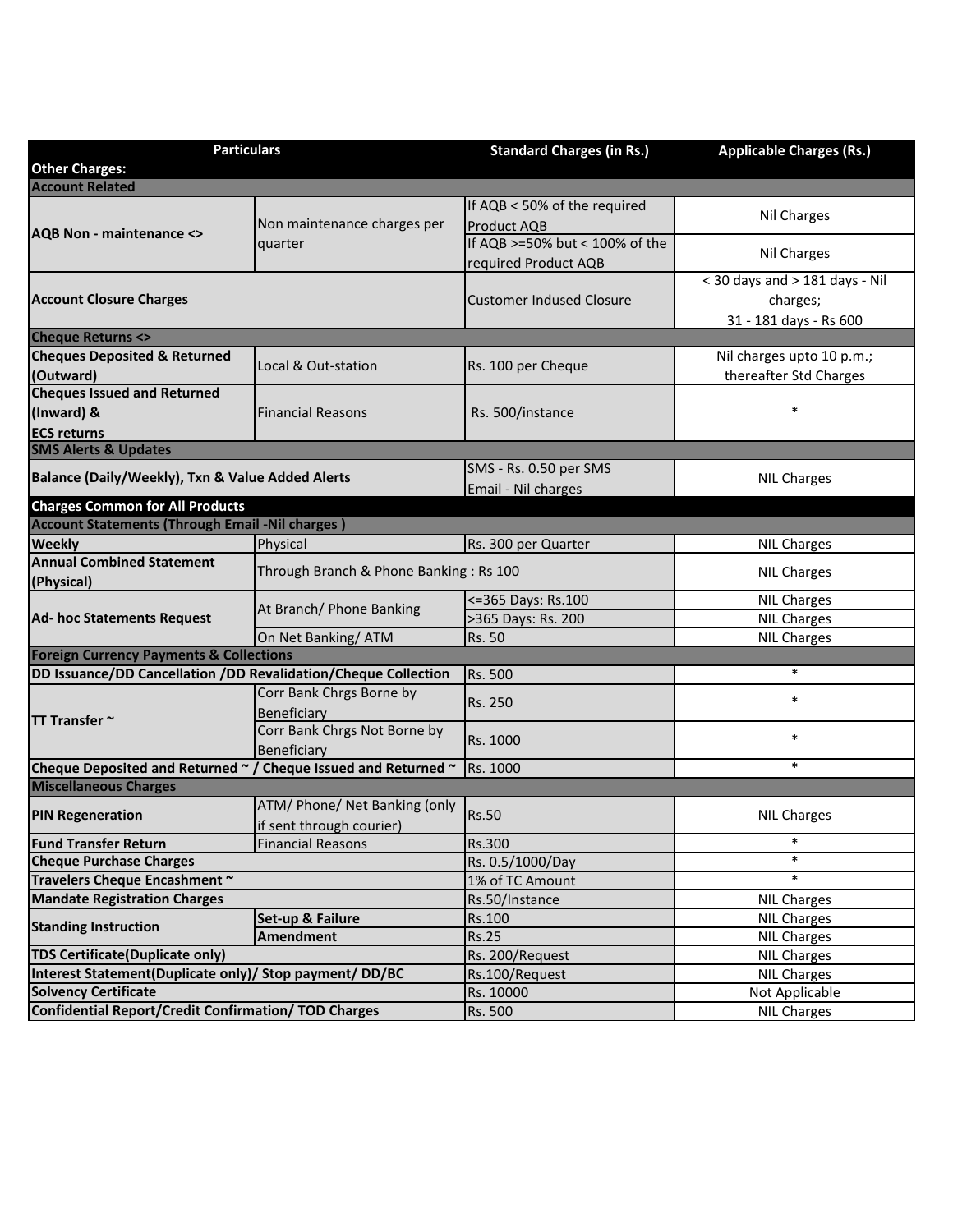| <b>Particulars</b><br>GST on Foreign Currency Conversion Charges (FCY) ~                                                                                                                                                                                                                                                                                  |                                                                          | <b>Standard Charges (in Rs.)</b>                | <b>Applicable Charges (Rs.)</b>                                                                                                              |  |  |  |
|-----------------------------------------------------------------------------------------------------------------------------------------------------------------------------------------------------------------------------------------------------------------------------------------------------------------------------------------------------------|--------------------------------------------------------------------------|-------------------------------------------------|----------------------------------------------------------------------------------------------------------------------------------------------|--|--|--|
| Value of purchase or sale of<br><b>Foreign Currency</b>                                                                                                                                                                                                                                                                                                   | $\ast$<br>Value on which GST rate will be applicable                     |                                                 |                                                                                                                                              |  |  |  |
| Up to 1,00,000                                                                                                                                                                                                                                                                                                                                            | 1% of the gross amount of currency exchanges or minimum of<br>Rs.250/-   | $\ast$                                          |                                                                                                                                              |  |  |  |
| Above Rs.1,00,000/- to<br>Rs.10,00,000/-                                                                                                                                                                                                                                                                                                                  | 1000 + 0.50% of the gross amount of currency exchanged less<br>1,00,000. | $\ast$                                          |                                                                                                                                              |  |  |  |
| Above Rs.10,00,000/-                                                                                                                                                                                                                                                                                                                                      | Rs.5500/- + 0.10% of the gross amount of currency exchanges less<br>*    |                                                 |                                                                                                                                              |  |  |  |
| <b>Please Note:</b>                                                                                                                                                                                                                                                                                                                                       |                                                                          |                                                 |                                                                                                                                              |  |  |  |
| * Indicates Standard Charges are Applicable                                                                                                                                                                                                                                                                                                               |                                                                          |                                                 |                                                                                                                                              |  |  |  |
| Abbreviations Used: For all value figures L=Lakhs & K=Thousand; Chq = Cheque; Std = Standard; Chrg = Charge; Txn=Transaction; p.m.=per<br>month; p.a.=per annum; Avg=Average; FCY= Foreign Currency; FT=Fund Transfer; Corr=Correspondent; TOD=Temporary Overdraft; w/o=<br>without                                                                       |                                                                          |                                                 |                                                                                                                                              |  |  |  |
| **Indo - Nepal Remittance Scheme (NEFT Charges):                                                                                                                                                                                                                                                                                                          |                                                                          |                                                 |                                                                                                                                              |  |  |  |
| If beneficiary maintains an account with Nepal SBI Bank Ltd (NSBL): Rs 25 per txn (incl all taxes)<br>If beneficiary does not maintain an account with Nepal SBI Bank Ltd (NSBL): Upto Rs 5000 - Rs 75 per txn & beyond Rs 5000 - Rs 100 per<br>txn (incl all taxes)                                                                                      |                                                                          |                                                 |                                                                                                                                              |  |  |  |
| # Applicable for all transactions which involve foreign currency conversion. This charge is applicable from May 16, 2008 as per the<br><b>CBDT Circular</b>                                                                                                                                                                                               |                                                                          |                                                 |                                                                                                                                              |  |  |  |
| Please note any rejections in applications made through ASBA mode due to insufficient funds will attract charges of Rs 300/- per<br>rejection.                                                                                                                                                                                                            |                                                                          |                                                 |                                                                                                                                              |  |  |  |
| Home Branch Location : Home branch location is defined as all the branches belonging to the same clearing zone in which the account is<br>opened.                                                                                                                                                                                                         |                                                                          |                                                 |                                                                                                                                              |  |  |  |
| *Nil charges on Transaction and Value added SMS alerts to the customers who have subscribed for Daily/Weekly balance alert facility.<br>*Alerts that have been mandated by RBI as well as alerts which are deemed appropriate by the Bank, will be sent without any charges, even<br>if Daily/Weekly Balance SMS alerts facility has not been subscribed. |                                                                          |                                                 |                                                                                                                                              |  |  |  |
| The Bank will charge cross-currency mark-up of 3.5% on foreign currency transactions carried out on Debit Cards. The exchange rate used<br>will be the VISA/Master Card wholesale exchange rate prevailing at the time of transaction.                                                                                                                    |                                                                          |                                                 |                                                                                                                                              |  |  |  |
| <> Indicates penalty charges                                                                                                                                                                                                                                                                                                                              |                                                                          |                                                 |                                                                                                                                              |  |  |  |
|                                                                                                                                                                                                                                                                                                                                                           |                                                                          |                                                 | Charges are exclusive of the Goods and Service Tax (GST). With effect from July 1, 2017 the effective Goods and Service tax rate will be 18% |  |  |  |
| on taxable value. The GST rate is subject to change from time to time.                                                                                                                                                                                                                                                                                    |                                                                          |                                                 |                                                                                                                                              |  |  |  |
| The above charges are applicable for all states other than Jammu & Kashmir. GST is applicable in the state of Jammu & Kashmir. For charges                                                                                                                                                                                                                |                                                                          |                                                 |                                                                                                                                              |  |  |  |
| applicable to Jammu & Kashmir, please contact the respective Branch Manager.                                                                                                                                                                                                                                                                              |                                                                          |                                                 |                                                                                                                                              |  |  |  |
| All charges are subject to revision with an intimation of 30 days to account holders. Closure of account due to revision of charges will not                                                                                                                                                                                                              |                                                                          |                                                 |                                                                                                                                              |  |  |  |
| be subject to account closure charges.                                                                                                                                                                                                                                                                                                                    |                                                                          |                                                 |                                                                                                                                              |  |  |  |
|                                                                                                                                                                                                                                                                                                                                                           |                                                                          |                                                 |                                                                                                                                              |  |  |  |
| W.e.f 1st July, 2020; threshold as well as Rate of TDS applicable for CASH withdrawal will dependent on submission of proof of Income Tax                                                                                                                                                                                                                 |                                                                          |                                                 |                                                                                                                                              |  |  |  |
|                                                                                                                                                                                                                                                                                                                                                           |                                                                          |                                                 |                                                                                                                                              |  |  |  |
| Aggregate Cash Withdrawals in all<br>accounts in a Financial Year                                                                                                                                                                                                                                                                                         | Income tax Return copy<br><b>Submitted to Bank</b>                       | Income tax Return copy NOT<br>Submitted to Bank |                                                                                                                                              |  |  |  |
| Upto Rs.20 Lakhs                                                                                                                                                                                                                                                                                                                                          | Nil                                                                      | Nil                                             |                                                                                                                                              |  |  |  |
| Rs.20 lakhs to Rs. 1 crore                                                                                                                                                                                                                                                                                                                                | Nil                                                                      | 2%@                                             |                                                                                                                                              |  |  |  |
| In Excess of Rs. 1 crore                                                                                                                                                                                                                                                                                                                                  | 2%@                                                                      | 5%@                                             |                                                                                                                                              |  |  |  |
| .@If PAN is not updated in the account then the TDS deduction at the rate 20% as per section 206AA of the Income Tax Act will apply. For                                                                                                                                                                                                                  |                                                                          |                                                 |                                                                                                                                              |  |  |  |